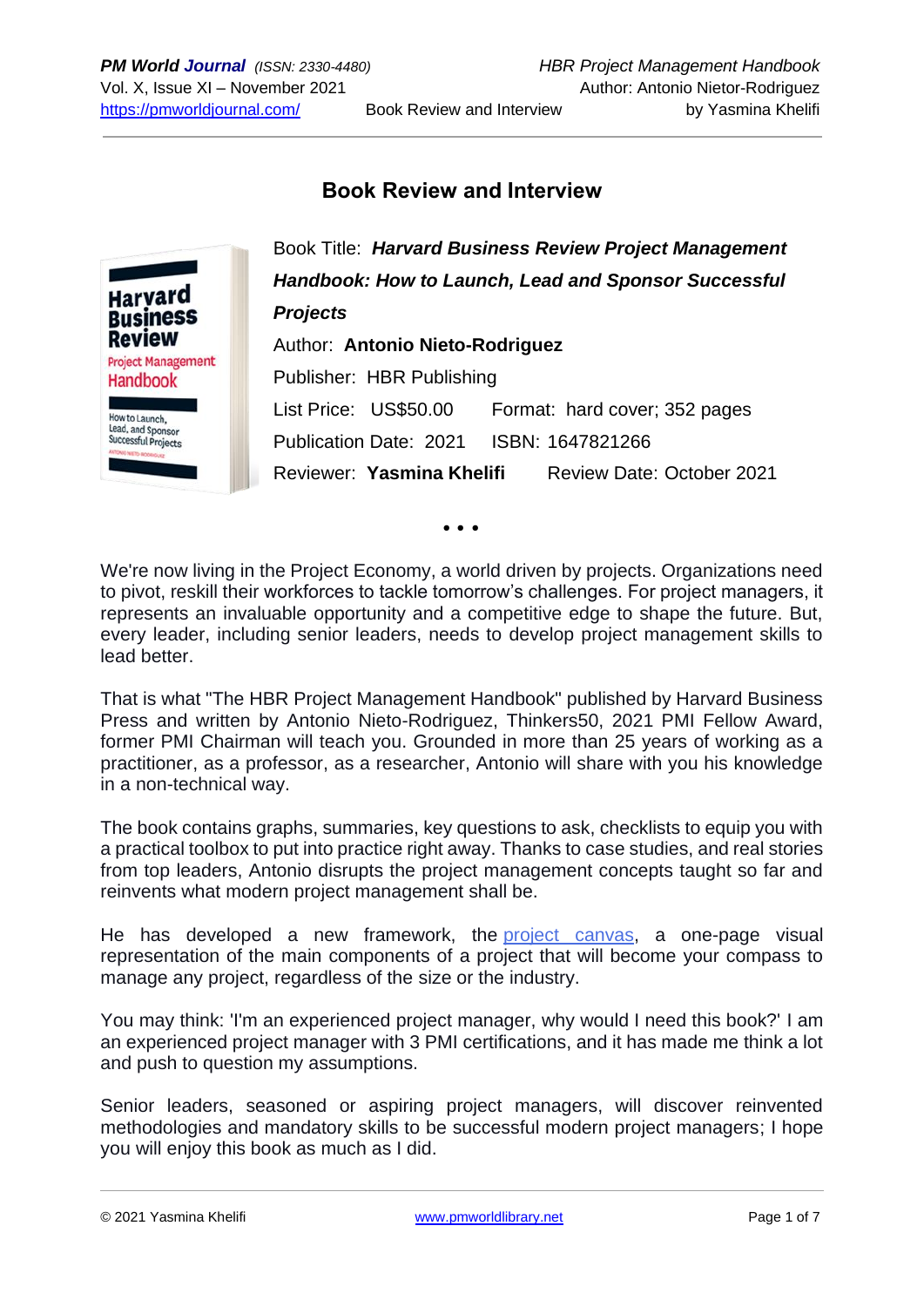For more about this book, go to [the book's HBR webpage](https://store.hbr.org/product/harvard-business-review-project-management-handbook-how-to-launch-lead-and-sponsor-successful-projects/10494?sku=10494H-HBK-ENG) or visit <https://antonionietorodriguez.com/hbrprojectmanagementhandbook/>

Following the [publishing news,](https://pmworldlibrary.net/wp-content/uploads/2021/10/211010-new-HBR-project-management-handbook-published.pdf) we've decided to interview Antonio to know more about his book.

# **Interview with Antonio Nieto-Rodriguez**

World Champion in Project Management | Thinkers50 | Director PMO | PMI Past Chair | Professor | HBR Author | Executive Coach



## **Interviewed by Yasmina Khelifi**

International Correspondent, PM World Journal Paris, France

## **Introduction to the interviewee**

[Antonio Nieto-Rodriguez](https://hbr.org/search?term=antonio%20nieto-rodriguez&search_type=search-all) is a leading expert in project management and strategy implementation, recognized by Thinkers50 with the prestigious award "Ideas into Practice." He is the author of the *[Harvard Business Review Project Management Handbook](https://www.amazon.com/Harvard-Business-Project-Management-Handbook/dp/1647821266)*, four other books, and hundreds of articles, including "*The Project Economy has Arrived*" HBR magazine, Nov/Dec 2021, one of the first articles on project management in their printed magazine. The former Chairman of the Project Management Institute, he is the founder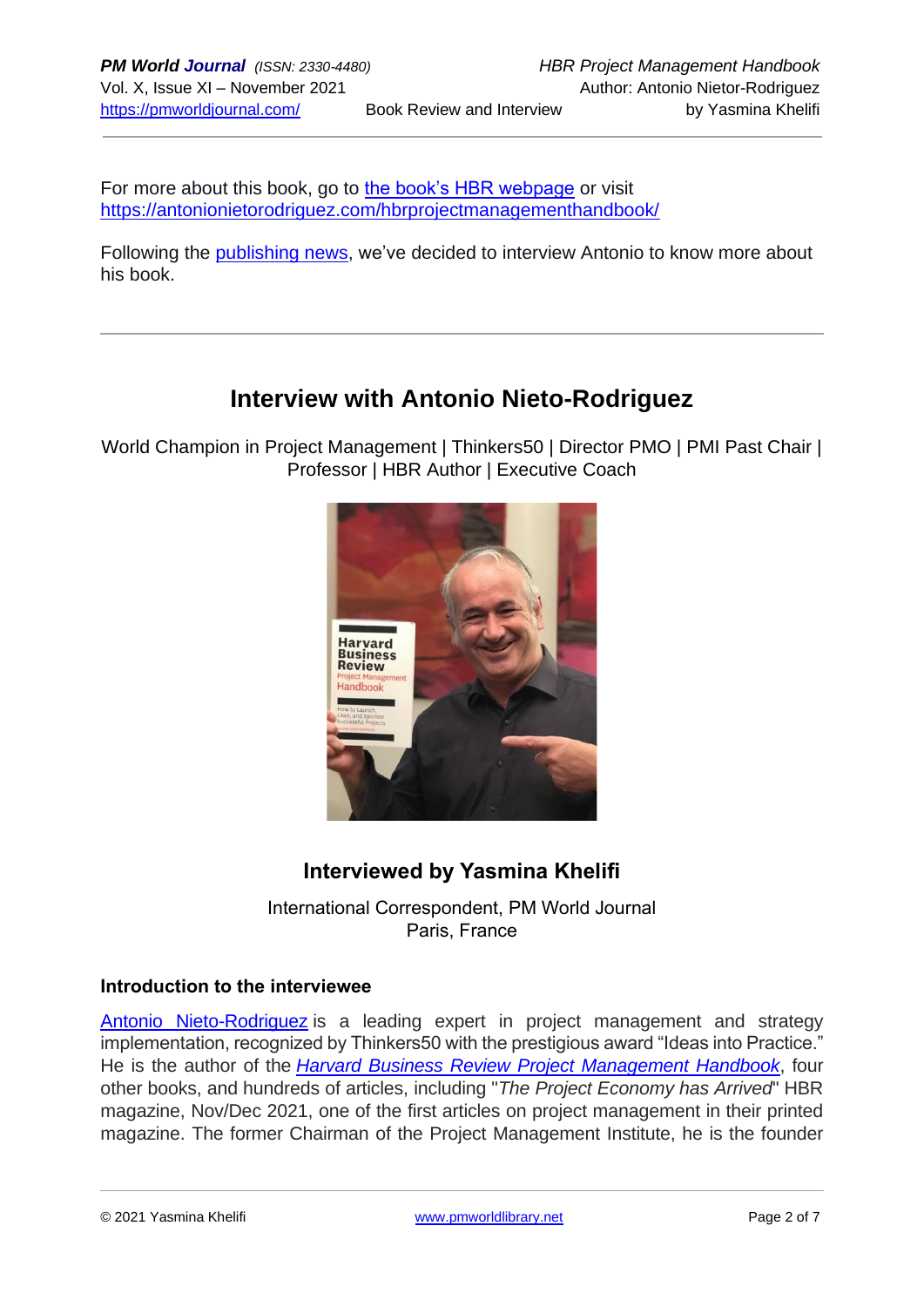of [Projects & Co](https://projectsnco.com/) and cofounder of the [Strategy Implementation Institute.](https://www.strategyimplementationinstitute.org/) Antonio has been teaching project management for more than two decades to senior executives at Duke CE, Instituto de Empresa, Solvay Business School, and Vlerick. He has held executive positions at PricewaterhouseCoopers, BNP Paribas, and GlaxoSmithKline. The Project Management Institute announced on 7 October 2021 that Antonio Nieto-Rodriguez has been awarded its highest honor, the PMI Fellow Award for 2021.

Antonio can be followed through his LinkedIn newsletter, [Lead Projects](https://www.linkedin.com/newsletters/lead-projects-successfully-6820596029113565184/)  [Successfully,](https://www.linkedin.com/newsletters/lead-projects-successfully-6820596029113565184/) or [antonionietorodriguez.com.](http://antonionietorodriguez.com/)

## **Interview**

• • •

**Q1:** Thank you for accepting an interview request from PMWJ. You have written 4 books about project management, numerous articles in HBR; why have you written another book about project management?

**Antonio Nieto-Rodriguez (Nieto-Rodriguez)**: First of all, thank you for the interview, Yasmina and PMWJ. That is correct, I've written four books, two of them published in 2019. To be honest, I didn't expect to write another book for a while, but then Harvard Business Review asked me if I could write for them a new version of their HBR Project Management Handbook; it was an offer I could not refuse for two reasons. First, Harvard Business Review is still the most influential brand in management and leadership. It was a unique opportunity to share my views under the most regarded brand in this space.

Second, their previous Project Management Handbook was not a good book; it was a compilation of articles, which were put together in 2013. In my quest to elevate project management within senior leaders, upgrading the HBR book was one of my most important targets. I wanted to provide senior leaders with a good pragmatic refreshed book on projects and project management so that they would appreciate it more and implement it in their organizations. So, I am curious to see if this works out, to see if project management is more valued in organizations and by senior leaders around the world.

**Q2:** Can it be considered as the encyclopedia of your prociet management experiences?

**Nieto-Rodriguez**: The HBR book certainly includes some of my experiences as Project Leader, PMO, and Portfolio director over the past 25 years. But it also includes extensive research and analysis of the things that don't work in traditional project management, in the methodologies that we've been taught and learned to use over the past decades. I've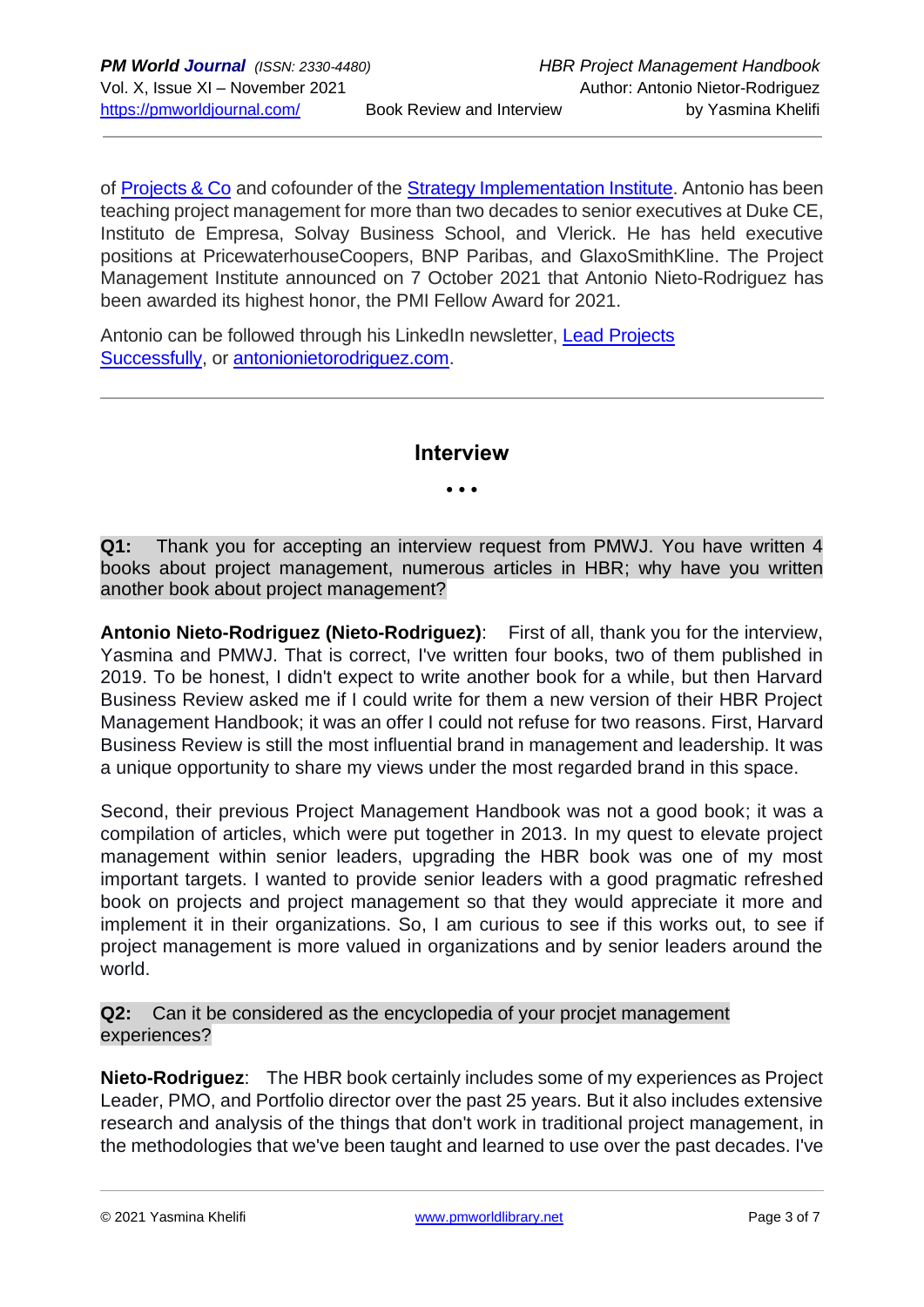put special emphasis on the need to reinvent project management. The book brings new concepts and simplified tools that challenge some of the long-standing concepts that we use in the profession like the project lifecycle or the triple constraints. It's more than just an encyclopedia. It's a vision of projects and project management adapted to the current reality, which is what I call a world driven by change, also known as the Project Economy, a term I coined in 2017.

The book's main target audiences are senior leaders and nonprofessional project managers, but it is also great for experienced project managers that want to learn beyond the traditional concepts. That's what makes the book more unique. I believe that today everyone needs to learn modern project management.

#### **Q3**: Can we say that his book is about the project canvas?

**Nieto-Rodriguez**: The book is more than the Project Canvas. It's an important piece of course because I've seen how the Business Model Canvas from Alexander Osterwalder and Yves Pigneur has become in a few years a tool that more than 5 million people use. I think that's something that we were missing in project management. Something as simple as a one-page, a canvas that people could use regardless of the project they're embarking on, ensuring that all the fundamentals are in place. So, the canvas is essential but like I was saying before, the book provides a new vision of the project economy and a reinvented version of traditional project management concepts.

Also, a very important section in the book is the new competencies required to become a modern project manager, what I call a strategy implementation professional for which I established the Strategy Implementation online course and a global certification in partnership with APMG International. These areas are gaps, and great development opportunities, for project managers and anyone that wants to succeed in the Project Economy.

#### **Q4:** How do you define the project canvas? Is this a model, a framework? What is the difference between mead and framework?

**Nieto-Rodriguez**: I always believed that there had to be a way to develop a simplified version of project management concepts and tools that would be easy to understand and to apply by any individual, business, official or organization, to any kind of project. In my career of over 20 years as an executive educator, I have worked with hundreds of leaders who don't understand, or are not interested in, the day-to-day aspects of managing a project. The trouble is that the existing methodologies and courses are too complicated and train project managers to talk in technical terms about matters that don't interest the majority of stakeholders. Leaders, and those impacted by a project, primarily want to know the 'why' – the purpose, the benefits, the impact and the key elements that will make a project successful – and 'how' they can contribute to it.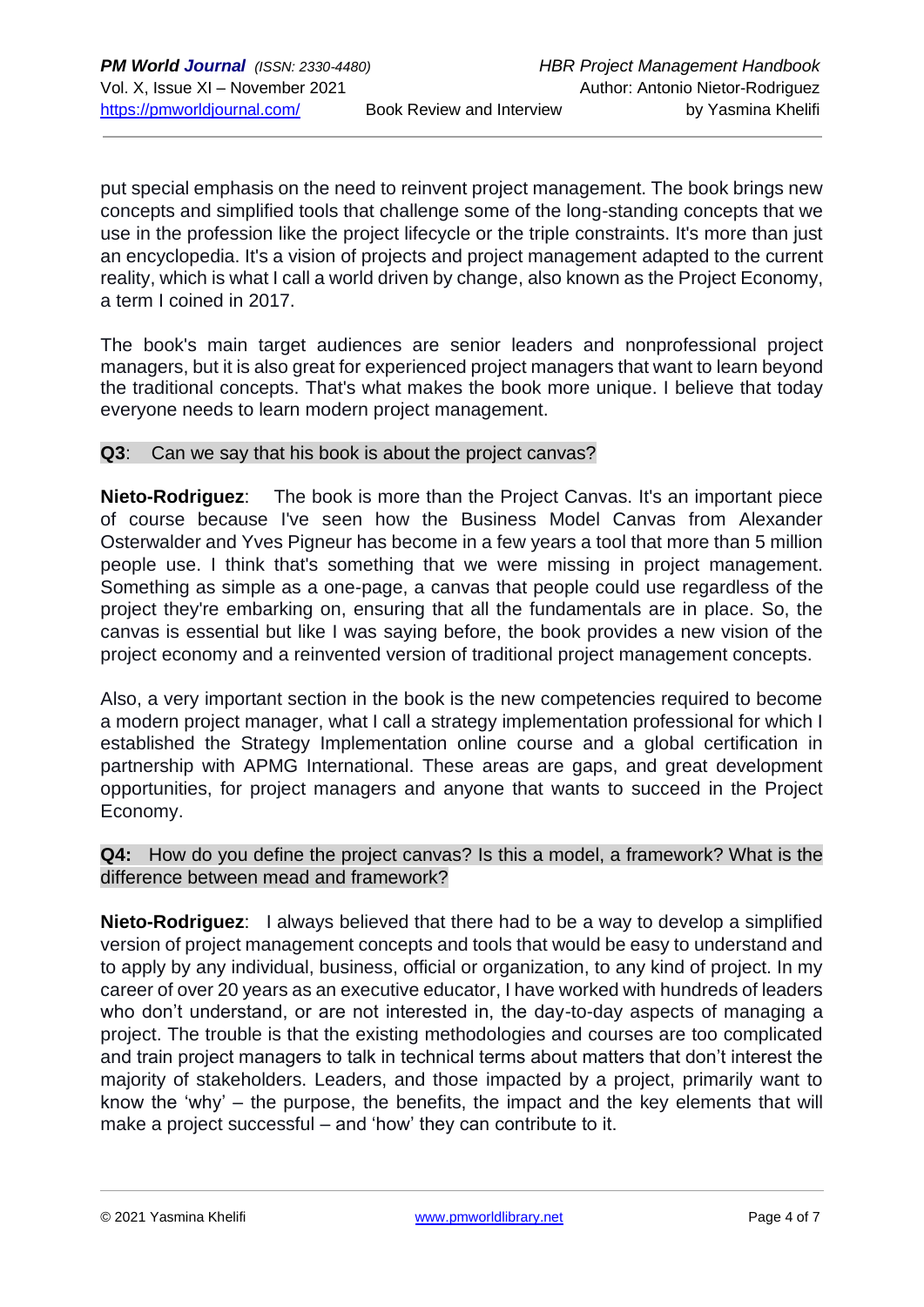Faced with the challenges of teaching project management to executives and MBAs, I developed the Project Canvas. If I wanted to keep them engaged and interested for days, I had to move away from the expert jargon – I had to simplify the language and the project management tools and techniques so that everyone was able to understand and apply them. The Project Canvas is based on another premise. Every project – regardless of the industry, the organization (profit or non-profit), the sector (public or private), or whether it is personal or professional – is composed of exactly the same elements, which determine whether the project is a success or failure. If individuals, leaders and organizations focus on these elements and apply the techniques behind them, project success will almost be guaranteed.

**Q5:** You wrote 'people are not machines. Beware of language that advocates efficiency improvements, performance enhancements, or productivity gains when you are framing a rationale for business transformation. But do you accept if I say 'I'm more productive now than before' for example?

**Nieto-Rodriguez**: I am not sure that project managers have become more efficient over the past decades. There is one thing that upsets me and we should pay much more attention to it: project success ratios continue to be very poor. Every research that you read says that approximately only 3 out of 10 projects fully deliver their stated goals, despite all the methodologies, millions of certifications, and hours of training. It is unacceptable. That is why I have tried to adapt project management and call for project managers need to step up. We cannot accept this high failure rate anymore. And this means that we need to become more productive, more effective, more reliable.

We shall also use technology in projects which is something that we have not done in the past decades; we still run projects with Excel sheets or MS project or a PPM tool but where is the technology, whereas artificial intelligence and automation could help us to speed up some tasks and concentrate on more valued ones. I think there's a huge room for improvement by introducing new concepts - like I have done with this new book - and new technologies - like Artificial Intelligence - into project management. I'm hopeful that this will happen in the next few years.

**Q6**: You also dare to highlight issues in the workplace. "Executives often see leading a high-profile project as a development opportunity for high potential managers." Why do you expect but tell this truth?

**Nieto-Rodriguez**: I've seen some companies where senior managers were asked to lead a transformation program for two years. If they were successful, they would be promoted to vice president level, they needed to leave their operations jobs. Take this programming assignment for a couple of years, to experience the challenges of dealing with a matrix, a team of people that don't report to you, working in uncertain environments, and delivering strategic value for their organizations. It was a key competency required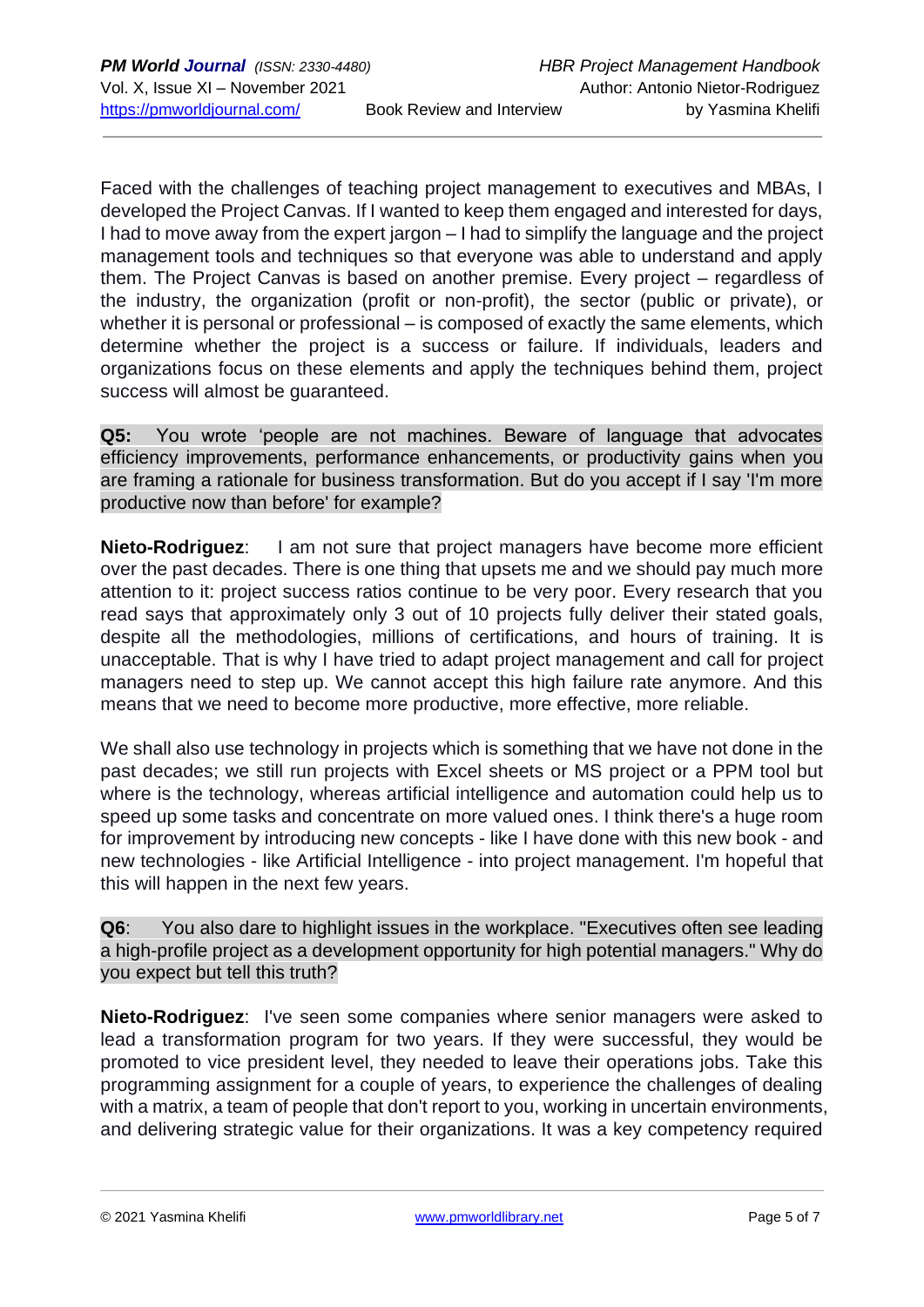to become a senior executive in those organizations, which showed a high level of project management maturity. In the Project Economy, more organizations will be using projects to develop senior leaders in this way.

**Q7:** I have a provocative question: How can you write articles, give interviews for podcasts, presentations, develop Linkedin courses and manage an institute? do you have some advice to give about time management?

**Nieto-Rodriguez**: Interesting question. It seems that I produce a lot and that I must be great at time management, but I am not completely sure ;-). Many of the thought leaders I know do indeed have someone or a team behind to do research, draft articles and run their social medial.

So far, I've been doing it all myself. I think there are learning aspects that I enjoy when I do research for an article. It expands my perspective and helps me evolve as a thinker, as a professor, and as a professional.

In terms of time management, I am quite strict in terms of prioritization. I only take assignments that are in line with my purpose and the niche I want to be known for, which is convincing senior executives and business influencers of the value of project management. If I get a request to write something about a topic that is not aligned with that, I say "no, thank you". Then another important point is that often when you think about writing an article, for example, you are worried that it will take you too much time. So, you get stuck for days and weeks without doing any progress. In reality, it is easier if you get started right away, write whatever is in your mind, you will be surprised that often your first draft is already good.

Cervantes, one of the most famous Spanish writers, wrote "Starting is 80% of the work". When I do this, I often get into what I call a bubble, or flow, that makes you super productive.

#### **Q8:** Do you have a last message to PWJ readers, please?

**Nieto-Rodriguez**: I remember when I joined the Board of Directors of the Project Management Institute in 2013 that our envisioned goal was "*Worldwide, organizations will embrace, value, and utilize project management and attribute their success to it"*. Well, I am happy to say that by now, we have enough evidence that we are close to reaching that goal, if not already done. In fact, I am happy to announce that after lots of convincing, the Nov/Dec issue of Harvard Business Review magazine, the most influential publication in the business world, has put project management in the spotlight. This is the culmination of the work of millions of project managers and the infinite efforts from members and volunteers, as well as the Project Management Institute, IPMA, APM, and other professional associations.